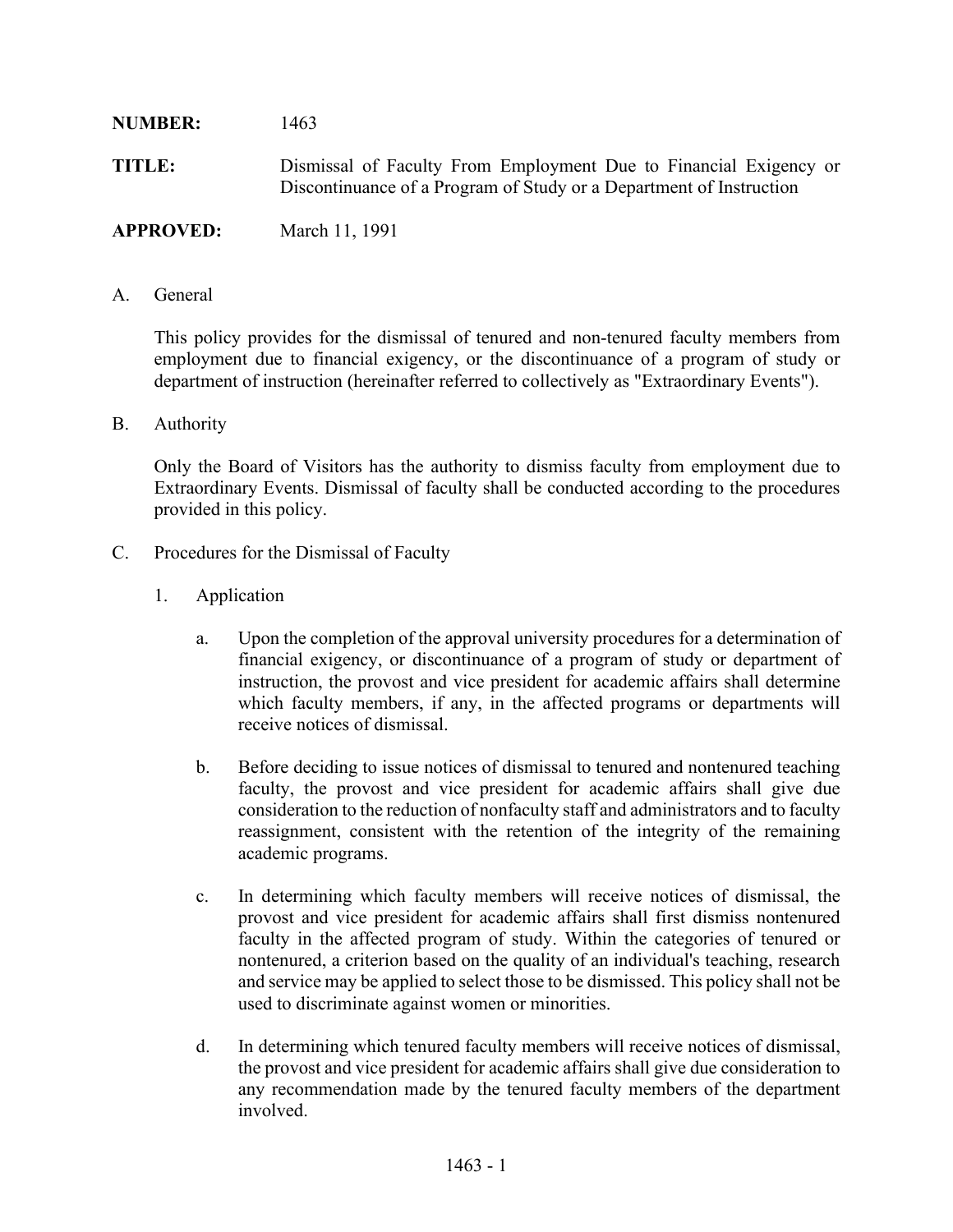- e. In the event faculty are dismissed pursuant to this policy, a position may not be offered within a program of study or department of instruction to a new candidate within the specialty of the faculty member dismissed for three years following the effective date of the dismissal without first offering to reinstate the dismissed faculty member. The offer to reinstate shall remain open for a reasonable time.
- 2. Notice of Dismissal
	- a. The notice of dismissal provided to a faculty member shall be in writing and shall advise of (1) the terms and effective date of dismissal, (2) the substantive reason(s) for the decision, (3) the procedures followed in arriving at the decision, and (4) the procedures described herein through which a faculty member may seek review of the decision.
	- b. The effective date for dismissal of a nontenured faculty member shall be on the expiration date of his or her academic year contract. Notice of dismissal shall be provided not later than December 15 of the same academic year.
	- c. The effective date for the dismissal of a tenured faculty member shall be on the expiration date of his or her academic year contract. Notice of dismissal shall be provided to the faculty member as soon as possible following the decision of the provost and vice president for academic affairs to dismiss. In no case shall the notice be less than a full academic year.
	- d. For purposes of this policy, the academic year shall commence on the first day of classes of the fall semester and end on the date of spring commencement at the end of the second semester.
- 3. Review
	- a. A decision to issue a notice of dismissal to a faculty member may be reviewed as described in this section upon the grounds that the decision was arbitrary, capricious, or upon the grounds that, in making the decision, the provost and vice president for academic affairs deviated materially from the policies and procedures of the university. The burden of proof shall be on the faculty member.
	- b. If a dismissed faculty member requests a review of the decision, the faculty member shall provide a written request to the provost and vice president for academic affairs within fifteen (15) calendar days of the faculty member's receipt of the notice of dismissal. The written request shall describe, with reasonable specificity, the grounds for review.
	- c. Within seven (7) calendar days after receiving the faculty member's request for review, the provost and vice president for academic affairs shall forward a copy of the request and a copy of the notice of dismissal to the chair of the Faculty Grievance Committee with a request that the chair initiate the applicable procedures of the committee.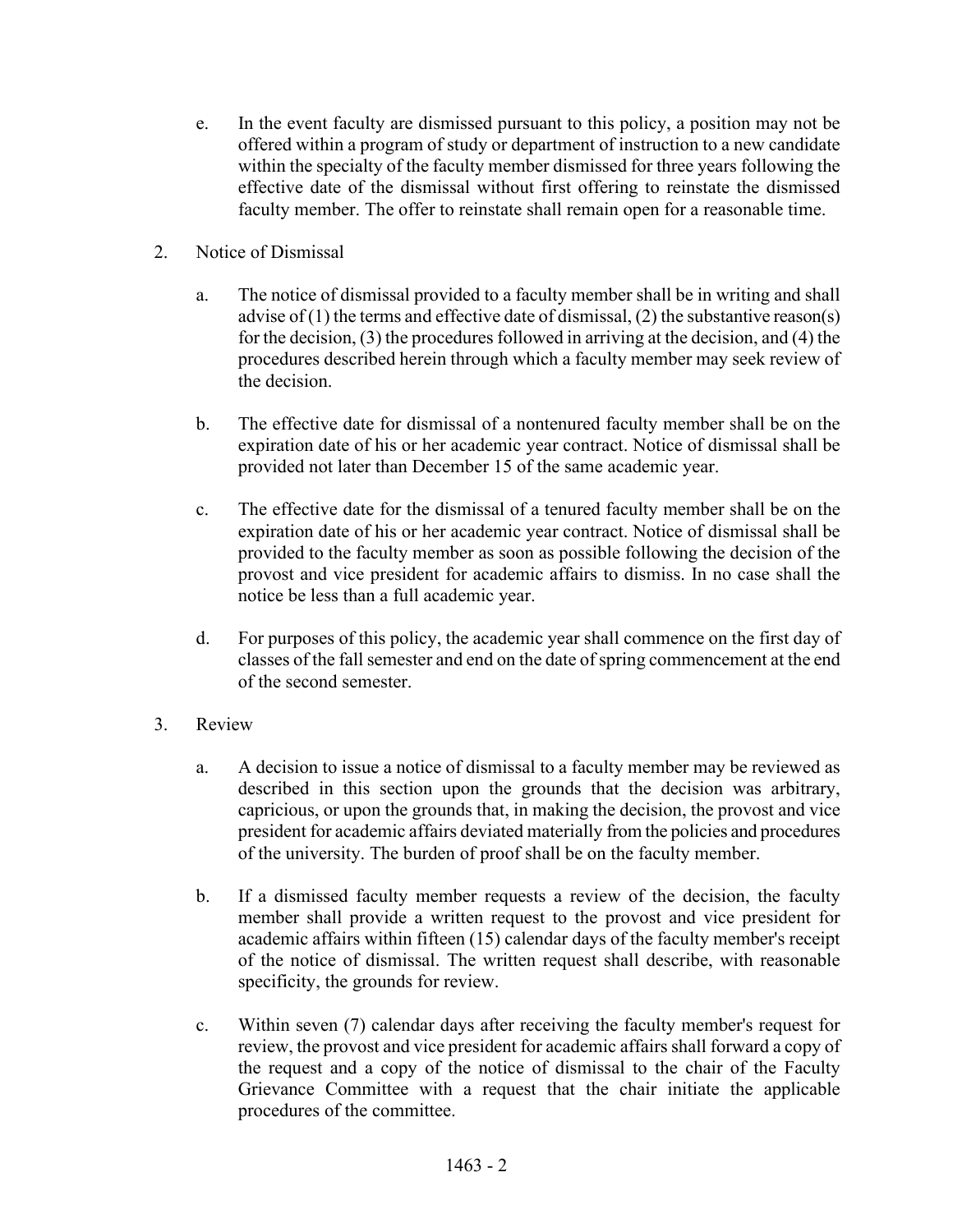- d. Upon the conclusion of the procedures of the Faculty Grievance Committee and upon the provost and vice president for academic affairs' receipt of the committee's recommendation and report, the provost and vice president for academic affairs shall submit the materials to the president with a recommendation to accept, reject or modify the committee's decision. The president may decide to accept, reject or modify the recommendation of the provost and vice president for academic affairs as the president sees fit. If the president decides to reject or modify the recommendation of the committee, the president must provide reasons in writing, within fifteen (15) days of receipt of the materials from the provost and vice president for academic affairs, for that decision, both to the faculty member and the Grievance Committee. Failure to do so within the time provided (unless for good cause) shall be deemed as assent to the committee's decision.
- e. If, after receiving the committee's recommendation, the provost and vice president for academic affairs decides to withdraw the notice of dismissal issued to the faculty member, the notice shall be rescinded in writing and the proceedings closed.
- f. If, after receiving the provost and vice president for academic affairs' recommendation and the materials, the president affirms the notice of dismissal or if the faculty member does not make a timely request for review, the president shall forward to the Board of Visitors a recommendation that the faculty member be dismissed from university employment in accordance with the terms of the notice.
- 4. Consideration and Decision by the Board of Visitors
	- a. During its consideration of a recommendation to dismiss a faculty member, the Board, or an appropriate committee of the Board designated by Board (hereinafter "the Board"), shall review the record of the case including the recommendations of the provost and vice president for academic affairs, the president and the report of the Faculty Grievance Committee. The Board shall provide the faculty member (or his or her designated representative) and the president (or the president's designated representative) with an opportunity to make a written statement and if either party should so choose an oral statement. These statements shall be based upon the record of the case. The Board, in its discretion, may request additional evidence from either party, which shall be disclosed to the other party.
	- b. Faculty members from the same program of study, department of instruction, or college may make a collective statement before the Board if they should so choose and if desired by the Board.
	- c. After its consideration of a recommendation to dismiss a faculty member, the Board may decide to accept the recommendation to dismiss the faculty member, alter the terms of the recommendation, or decide not to dismiss the faculty.